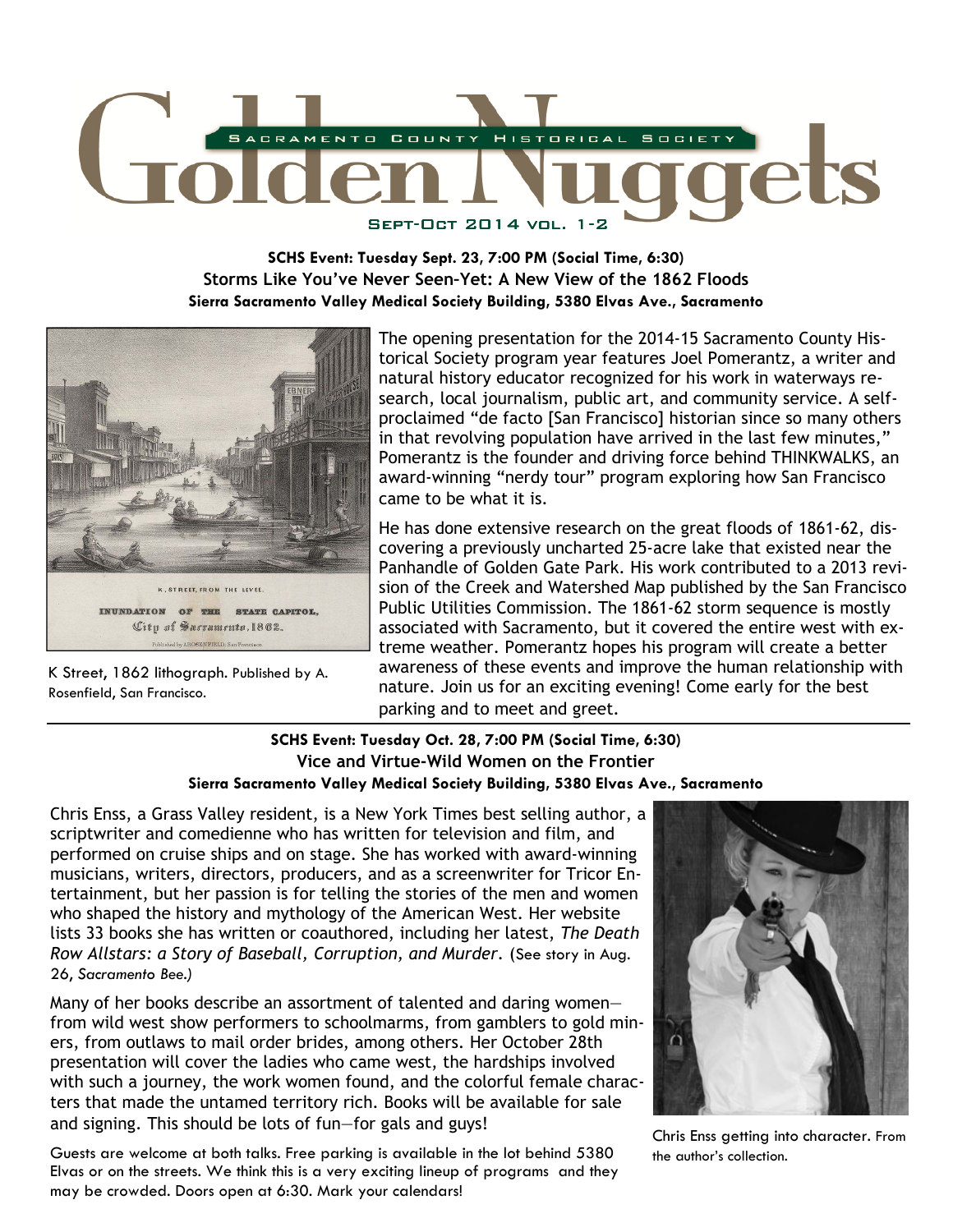**Sacramento Historic Home Tour Features Midtown J Street Corridor Saturday, September 20, 10 AM-4 PM** 



The Amber House B & B is one of the featured attractions of the 2014 SOCA Historic Homes Tour. **Hare-Raising Tales of Old McClellan Air Base** 

Sacramento Old City Association's 2014 Historic Home Tour focuses on the northern end of Midtown Sacramento. Ranging from J Street to N Street north to south, and 20th Street to 28th Street east to west, this neighborhood is known for its architectural diversity. From 21st century infill to the oldest building in Sacramento, Midtown is a true mixed-use neighborhood, combining stunning historic architecture, a lively arts community, a diverse residential neighborhood, and an active business district. This year's tour features private residences with unique histories, including the Kennedy Gallery Art Center, the Amber House Bed and Breakfast, and portions of Sutter's Fort, Sacramento's oldest building, that are not normally open to the public.

Tickets are available online for \$25 (plus a small service fee) at *brownpapertickets.com* or \$30 at the event. The tour enables visitors to see how some of the city's architectural treasures have been lovingly restored and maintained for contemporary use. The tour is self-guided; once you pick up your tour brochure and bracelet entry ID from the street fair at 2015 K Street (the parking lot in between 20th and 21st Street on the north side of K), you can visit the homes at your leisure in whatever order you prefer. The brochure also includes information about nearby places to eat, drink or shop.

The tour starts in between 20th and 21st on K Street—look for the street fair just east of the

"Sidetraxx" nightclub building. The ticket booth on K Street will issue the wristband and tour brochure that guides you to each house.

Limited free parking for those attending the Home Tour is available in the parking structure on L Street between 20th and 21st Street; enter via 20th Street near the alley between K and L Street. A second free lot is available at the northwest corner of 21st and L Street. Look for the "Rooftop Alliance" rooftop park on the second story of the parking garage.

If both lots are full, parking is available at the East End Garage, on 17th Street between L and Capitol; parking costs \$2 all day on weekends. For bike riders, a free, monitored valet bicycle parking corral will be available, courtesy of the Sacramento Area Bicycle Advocates (SABA).

# **By Ray Oliver**

Longtime SCHS member Ray Oliver spent the last eleven years of "what substituted for a career" [his words!] as a historian at McClellan Air Force Base. He also served as the first curator of the McClellan Aviation Museum, now the Aerospace Museum of California. -Editor

During much of the latter half of the 20th century patrons of the McClellan AFB officers' club coming out the front door after happy hour on warm summer afternoons sometimes wondered if they had indulged in too much happy. There on the well-kept lawns would often be several jackrabbits feeding on the grass. The jacks just ignored the sometimes tipsy people staring as they walked by and went about their business with the abundant grass.

Once an Air Force nurse on temporary duty at McClellan heard tapping at her officer's residence window. She was startled to see a big jackrabbit standing on its hind legs and tapping his paw on the window. "We don't have those in Boston," she said later.



The air base, closed in 2001 and now repurposed as McClellan Park, used to have several large open spaces along its runway and even larger grassy spaces of several hundred acres each, called overruns, on each end of the runway. They were intended as possible emergency crash landing areas for aircraft unable to take off. Over the years there were fatal crashes in those areas so it was important to keep the overruns clear.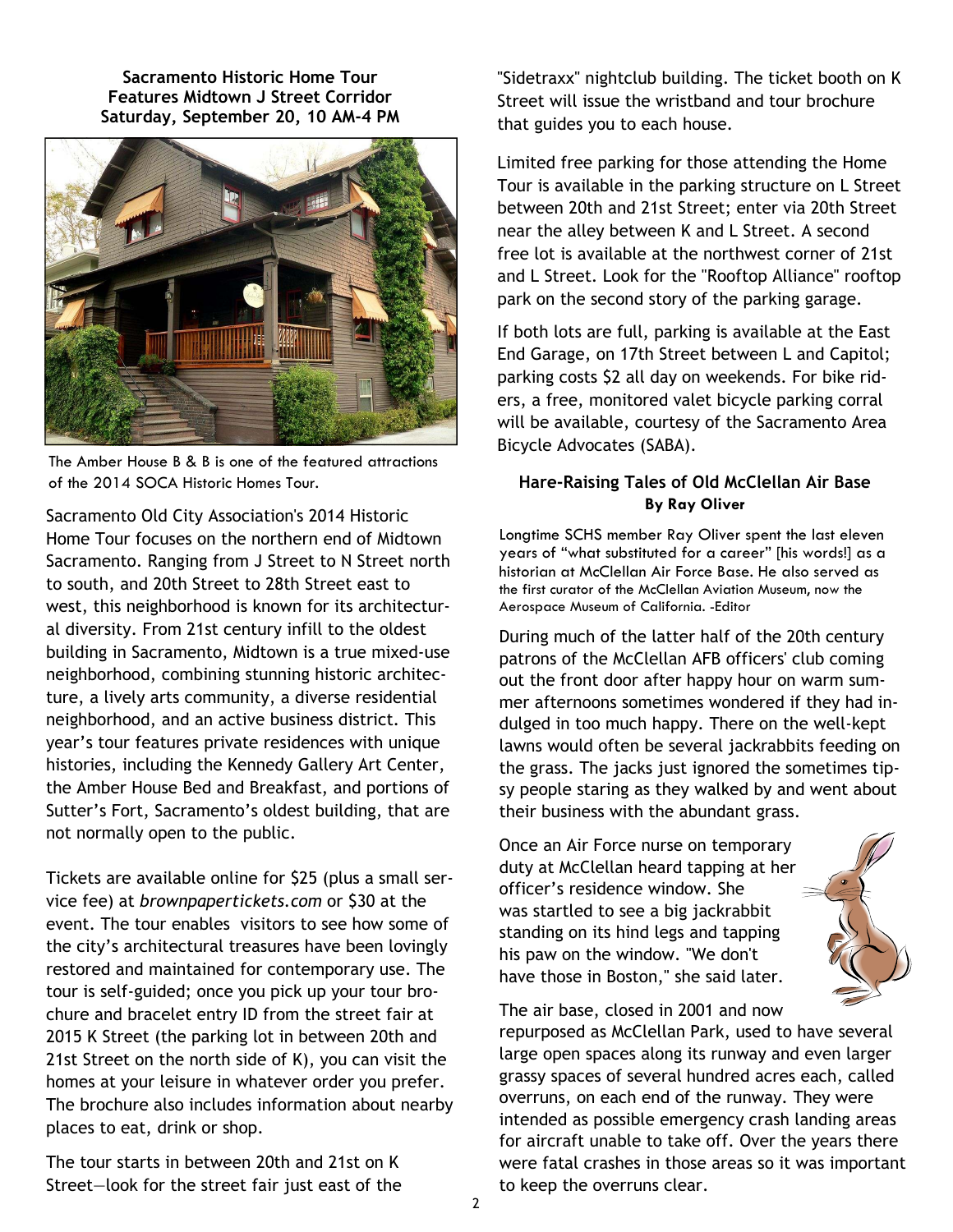The overrun on the south end of the runway seemed to have the most jackrabbits so—not surprisingly—it was called The Rabbit Patch. One day a base employee was doing maintenance work in the area when he was confronted by a big jackrabbit who obviously objected to the worker being there. The jack chased the six-foot-tall worker back to his truck and then sat outside the door making unpleasant noises until a security patrol came to the worker's rescue and chased the animal away.

A Texas jackrabbit almost got a ride to McClellan in 1982. A rancher in the Lone Star state had a Korean War vintage F-86D Sabrejet fighter aircraft that he wanted to restore and fly. He parked it in his pasture but never got around to the restoration so he decided to donate the fighter to what was then the McClellan Aviation Museum. A crew of McClellan shipment preparation airmen in Texas working on the aircraft to get it ready for the trip to Sacramento

discovered the would-be stowaway and promptly evicted him. The restored fighter jet is currently on display at the museum.

Jackrabbits were a constant problem at McClellan during the base's active duty time. Sometimes the jacks themselves were not as much trouble as the dogs who got onto the base and chased them, all too often across the runways. That could cause delays and even cancellations of aircraft operations while security police chased the dogs.

One partial solution the security officers used to help control the constantly increasing jackrabbit population was to hold occasional hunts. Some would be rather festive affairs complete with barbeques and prizes for the most animals taken. Local animal rights folks were probably not invited.



## **California State Parks 150th Anniversary Celebration Continues**



Quilt Title: Point Lobos State Natural Reserve, 20x30", quilted by Christine Rohn Hartman, Redding, as part of the Quilt Show at the Leland Stanford Mansion. Image: CA State Parks

On June 30, 1864, President Abraham Lincoln signed a bill granting 39,000 acres of Yosemite Valley and the Mariposa Big Tree Grove to the State of California. Never before had land been set aside to protect its natural state for the public to enjoy. This historic legislation was the beginning of not only the California State Park System, but the national park idea we know today.

To celebrate the sesquicentennial, a great variety of events have been held throughout the State Parks system. While many events were held over the spring and summer, some interesting events in Sacramento are still available. Here are two you won't want to miss.

**Wednesday, September 3rd thru Sunday, September 28th: Park-Inspired Quilt Show, Leland Stanford Mansion SHP, 8th & N St., Sacramento.** The Stanford Mansion gallery quilt show features "painterly" art quilts created by the Quilter's Sew-Ciety of Redding to represent a variety of state parks. On Saturday, Sept. 13, from 10 AM to 5 PM, artists will be present, and a 2 PM appreciation ceremony will be held. Otherwise, to view the quilts you must take a free Mansion tour, offered on the hour from 10-4 Wednesdays through Sundays **only**. If you can't make it, see them online at *http://150.parks.ca.gov/?page\_id=27842*

**Ongoing thru December 2014:** *California State Parks, 150 Years: A Gift from the People,* California State Railroad Museum, 101 I Street, Old Sacramento, Front Lobby. Compelling and diverse historic images of parks along with a variety of cultural and natural history objects of importance to State Parks. Daily, 10-5.